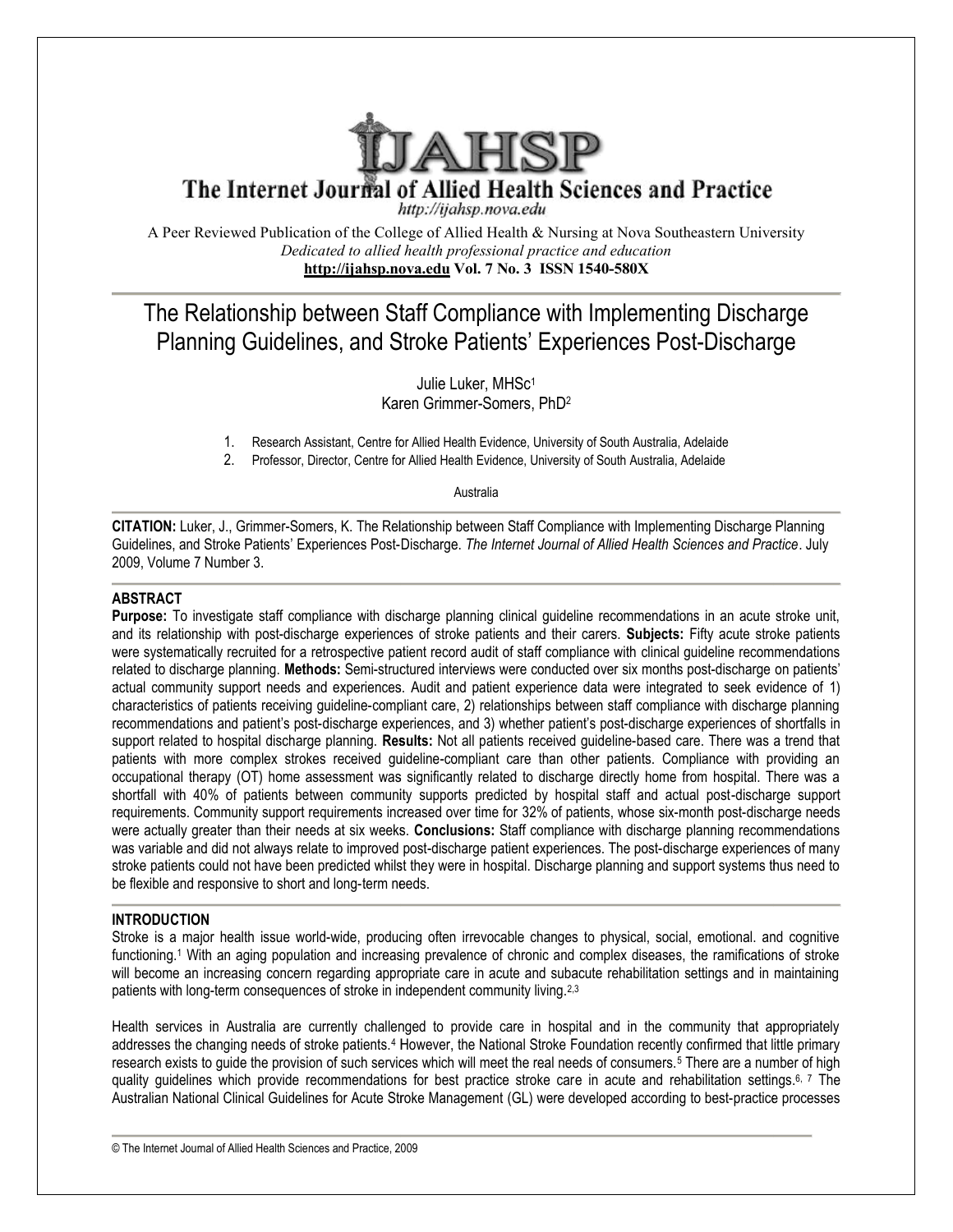prescribed by the National Health & Medical Research Council under the direction of a multi-disciplinary expert working group and with broad professional and consumer consultation.<sup>6</sup> These quidelines and other recent literature on discharge planning for stroke emphasise the need to optimise patient centred discharge planning processes in acute and subacute hospitals so that patients' post-discharge needs can be adequately projected and addressed.5,8 However, gaps in current evidence mean that Australian guideline recommendations for elements of discharge planning such as pre-discharge needs assessments, patient/carer education, the use of care plans, and linkages to long term support in the community are based mainly on expert opinion or research that is not specific to stroke survivors.<sup>6</sup>

We know from research with non-stroke specific populations that interventions to address discharge planning have limited success in improving patients' experiences and outcomes after discharge. The systematic review by Shepperd et al found no significant impact of discharge planning on readmission rates, hospital length of stay, health outcomes, or costs.<sup>9</sup> Worth et al, examining a group of medical and surgical patients, suggests that it is not possible to adequately anticipate the post-discharge needs of patients when they are in the acute setting.<sup>10</sup> This may be particularly true following acute stroke, where the average length of stay in the hospital setting is surprisingly short (7-12 days average) for individuals who have suffered a major brain insult, and where the majority of post-stroke recovery occurs out of the hospital, often in the patients' home environment. 1,11 The post-stroke recovery processes is variably supported by an often complex, fragmented network of community health providers, which creates additional challenges to effective discharge planning.

There is currently a gap in the evidence to inform discharge planning and long term support practices for stroke survivors and their carers, who commonly describe sub-optimal post-discharge experiences.<sup>5</sup> In the recently published "Walk in Our Shoes" report of stroke survivors experiences, the National Stroke Foundation reported that 50% of survivors and 64% of carers were not satisfied that all their post-discharge needs had been identified or addressed appropriately during hospital discharge planning.<sup>5</sup> They also reported that they lacked post-discharge support linkages to help them cope with changing circumstances.<sup>5</sup> Little is known about the usual course of post-stroke recovery as few studies have been conducted over sufficiently long time periods, thus adequate planning for discharge, and the most appropriate time and place for support to occur, has not been established.5,12

We conducted this study to better understand the post-discharge experiences and support needs of acute stroke patients relative to the plans made for their discharge from the acute stroke care setting. Recommendations for making discharge plans were part of the National Clinical Guidelines for Acute Stroke Management, and these were in place in the hospital participating in this research.<sup>6</sup>

## **METHOD**

## **Ethics**

This study had ethics approvals from the relevant Human Research Ethics Committees of the authors' institutions, for accessing clinical data collected routinely by the hospital research site, the auditing of medical records (charts), and telephone follow-up interviews of study participants. Patients (or families) provided written and informed consent to participate.

#### **Objectives**

The objective of this study was to establish whether discharge planning undertaken by allied health (AH) staff, in accordance with current evidence-based National Clinical Guidelines for Acute Stroke Management, addressed the post-discharge needs of all patients in an acute stroke unit.<sup>6</sup>

#### **Study setting**

Subjects for this study were systematically drawn from an acute stroke unit (ASU) which was established in 2003 within a 580 bed metropolitan teaching hospital. All patients who had sustained an acute stroke or trans-ischemic attack (TIA) patients were admitted to this unit under the co-ordinated care of a team with expertise and/or special interest in stroke, including doctors, nurses, support staff, and allied health professionals from physiotherapy, occupational therapy, speech pathology, dietetics, and social work disciplines. The ASU admitted up to 30 patients at any time, and offered multidisciplinary management that aimed to reflect the recommendations of the Australian National Clinical Guidelines for Acute Stroke Management.<sup>6</sup>

Three recommendations in the clinical guidelines related specifically to discharge planning involving the allied health (AH) team, and they provide current best evidence benchmarks against which to compare actual care<sup>6</sup>. The recommendations used in this study were: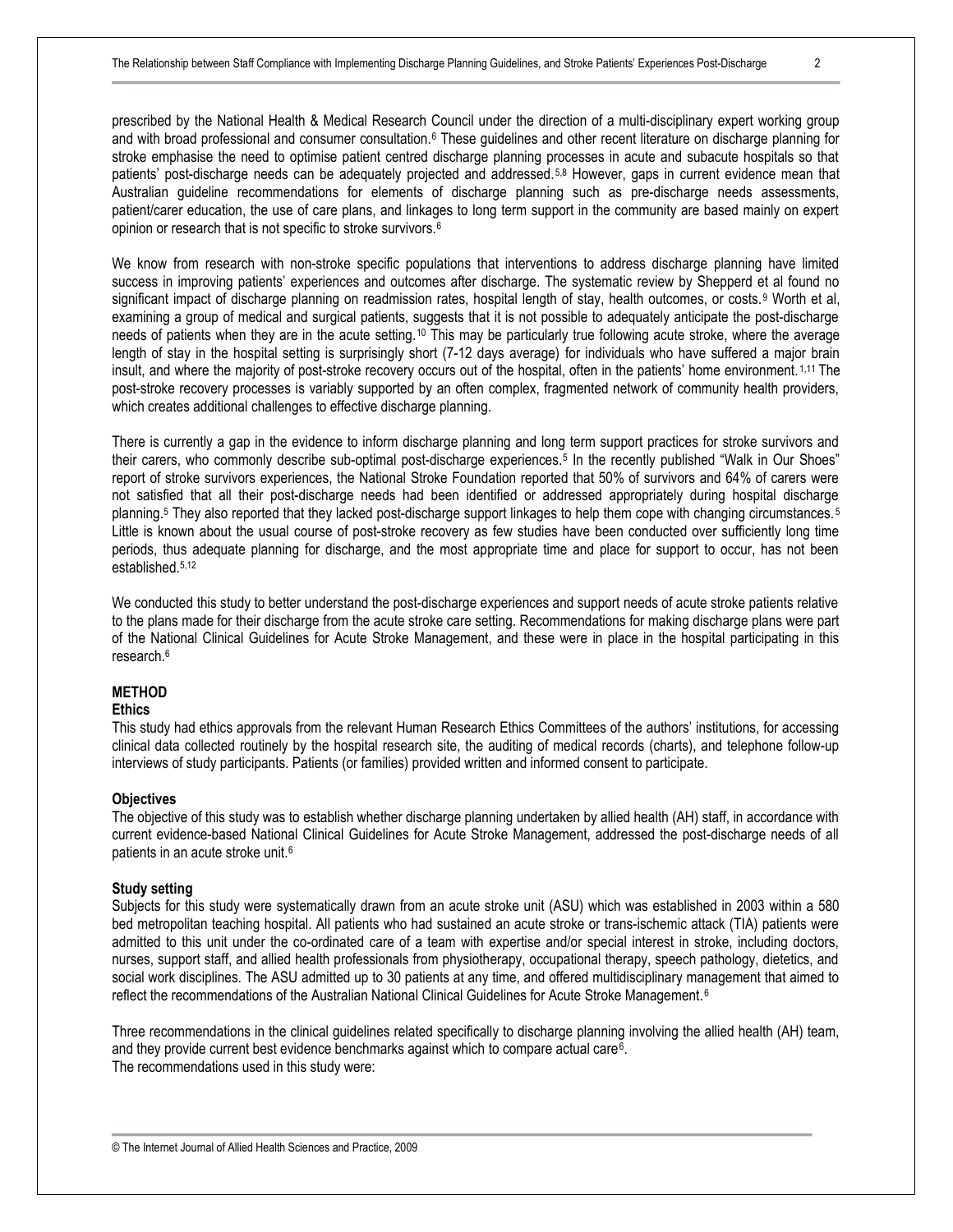- The multidisciplinary team should meet with the patient and family to ensure ongoing involvement in the management and planning for discharge (family meetings).
- · The team should involve patients and carers in the development of a plan that outlines care in the community after discharge.
- If required, an occupational therapist (OT) should conduct a home assessment to ensure safe handling and transfer of patients and provide education in relation to the use of required equipment, prior to discharge.

Since the inception of the unit in 2002, AH staff had participated in structured guideline implementation processes, including education about the intent and implementation of the discharge planning guideline recommendations, and were encouraged to apply them to every patient.

#### **Study Design**

This paper reports the findings of two congruent studies and pulls the findings together in order to investigate whether patients who received care in line with clinical guidelines were performing better in the community during a six month follow-up.

A retrospective patient medical record audit was conducted to ascertain patients' demographic and admission data and to compare recorded discharge planning practices against the three stroke guideline recommendations. Secondly, semi-structured patient interviews were conducted six weeks and six months after the patients had been discharged from the acute stroke unit to establish their post-discharge experiences relevant to the plans made in hospital to support their discharge.

## **Patient sample**

Fifty patients with acute stroke (or their families) sampled from the 2005 stroke patient cohort which had been admitted to the ASU (n=309) were invited to participate in this study. Recruitment was undertaken by systematic sampling during three weeks each month between April 1st and October 31st 2005, until 50 consenting participants were enrolled. This approach was taken on pragmatic grounds based on the researcher's caseload. The methodology for this study has been reported in detail elsewhere.<sup>13</sup>

Patients were eligible for inclusion in the study if they had been admitted to the ASU, had a confirmed diagnosis of first or subsequent acute stroke, survived their hospitalization, and had previously lived in the community with or without support services. No other diagnostic or age criteria were specified. Because follow-up contact was to be by telephone, patients or family were excluded if they did not have telephone contact, adequate cognition, or English language skills.

During their ASU admission, eligible patients were provided with written and verbal information on the study and invited to participate. In cases where patients' stroke related disabilities may have prevented informed consent or their direct participation in telephone interviews, their live-in caretakers were provided with written information on the study and invited to participate to provide a carer's perspective of post-discharge experiences. Patients or carers were given time to consider the information and discuss it with other family members if necessary, and then provide written consent if they wished to participate. Of the 50 consenting participants, only two stroke patients were unable to provide consent due to communication barriers, and in these two cases consent was provided by carers.

## **Audit data collection and recording**

Information was collected from consenting patients' medical records (chart) on age, gender, type of stroke, functional ability on admission and discharge, length of stay (LOS) in the ASU, previous living circumstances, and community supports as well as discharge destination and referrals to post-discharge supports. This information was routinely collected throughout admission by the ASU's clinical treating team and administrative staff and was available in patients' medical records.

Patients' functional ability was routinely assessed by members of the AH team at admission to and discharge from the ASU. An objective measure of function was determined using the Functional Independence Measure (FIMTM) and elements of the Functional Assessment Measure (FAM) which were applicable to the acute setting.14,15 FIM and FAM have been shown to be valid and reliable tools in stroke populations, and in Australia FIM scores are used routinely to benchmark the performance of stroke rehabilitation facilities.<sup>16</sup> Members of the AH team were trained and certified FIM assessors who calculated each patient's total FIM+FAM score for 25 functional items, giving a possible perfect score of 175. Agreed admission and discharge FIM+FAM scores were obtained by consensus of the treating AH team at weekly team meetings and recorded in medical records.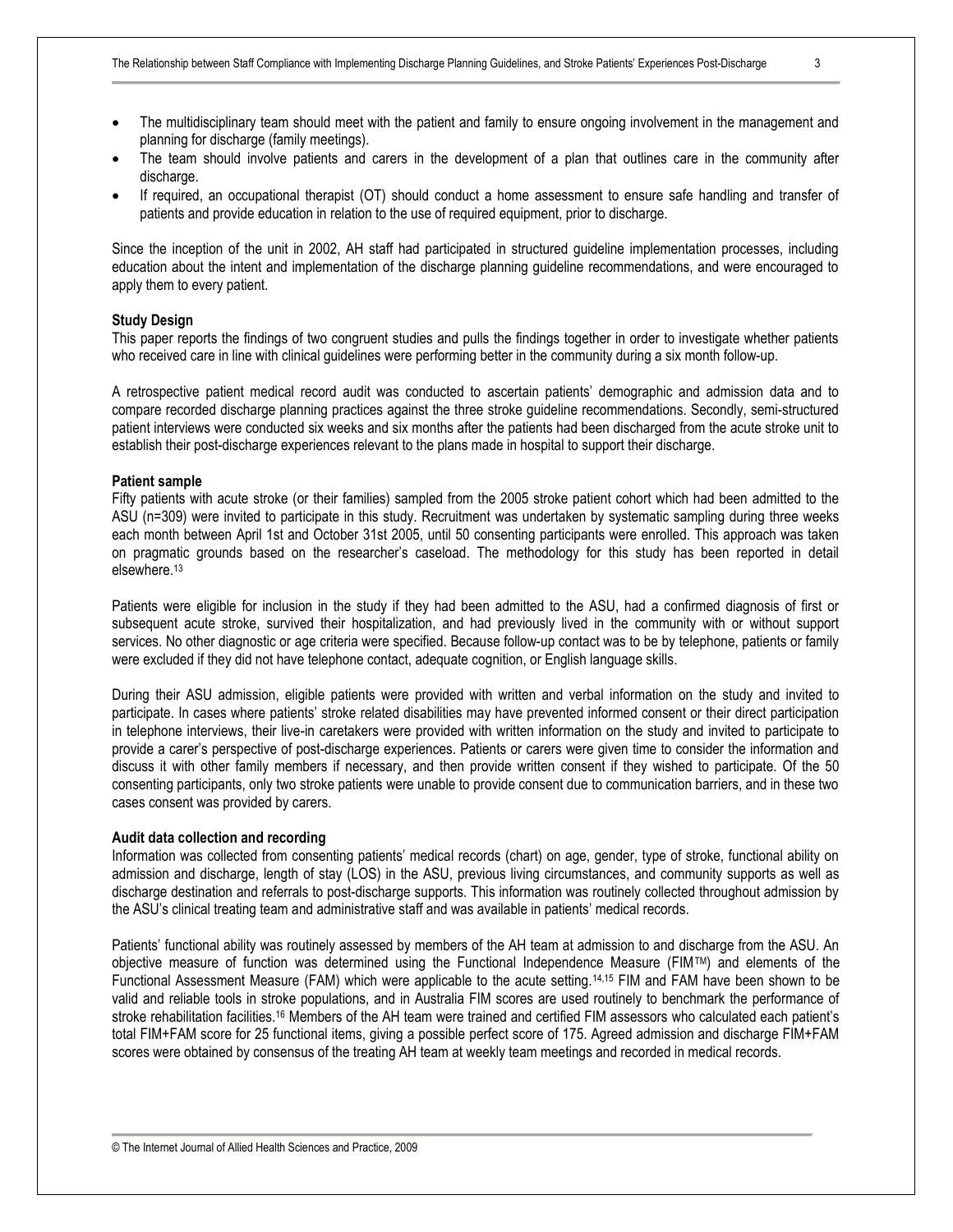We anticipated that we would find evidence in the patient's medical records regarding compliance with the three discharge planning recommendations of interest. We sought text entries in the records regarding how the recommendations had been operationalized for individual patients, using the following interpretations:

The multidisciplinary team should meet with the patient and family to ensure ongoing involvement in the management and *planning for discharge (family meetings).*

This recommendation was considered to be met if there was documented evidence of a structured meeting between the patient/carers and relevant members of the clinical team, to discuss discharge planning – frequently known as a family meeting.

The team should involve patients and carers in the development of a plan that outlines care in the community after *discharge* 

This recommendation was met if there was documented evidence of any discussions occurring between relevant members of the team and the patient/carers to identify, discuss, and plan for post-discharge needs. This will be referred to as involvement in "informal" discharge planning discussions, to differentiate it from family meetings.

If required, an occupational therapist (OT) should conduct a home assessment to ensure safe handling and transfer of *patients and provide education in relation to the use of required equipment prior to discharge.*

For audit purposes, evidence was sought in the medical records of whether a home assessment by an OT had occurred or not. It was not possible to determine whether an assessment was required for any particular patient.

A purpose-built checklist was developed for the audit (see Appendix 1). Data relevant to the audit was extracted manually by the primary author from medical records and recorded on a purpose-built MS Excel spreadsheet for analysis. A discharge planning guideline recommendation was only considered to be met if there was adequate documented evidence of this in the patient's records. Compliance was measured in binary terms (Yes/No), with each guideline weighted equally.

## **Telephone interview data collection and recording:**

The 50 participants were followed up by telephone by the primary author at six weeks and six months after discharge from the acute setting. Interviews were conducted at mutually agreed times, were typically 10-20 minutes long, and took a semi-structured format.<sup>17,18</sup> Steps were taken to ensure consistency of delivery of the questions and recording of the findings through the use of a data collection prompt sheet (see Appendix 2). Patient's and/or carer's responses were recorded on this sheet in point form, and exemplar comments were recorded verbatim.

The telephone interviews specifically sought examples of how discharge plans had suited patients' requirements post discharge (or not). Information was collected on;

- readmissions to hospital and other changes in accommodation
- · the uptake and usage patterns of community support services for which referrals had been made during discharge planning by the ASU
- additional support services needed post-discharge which were not anticipated during discharge planning.

Particular attention was paid to differences between the support arranged during hospital discharge planning and the support actually required by stroke survivors in the community. This was used to determine short-falls in community support arrangements or post-discharge needs which were unanticipated during admission. We also sought stories and comments from participants which put this data into context in terms of patients' post-discharge lives.

## **DATA ANALYSIS AND REPORTING**

## **Generalizability of the sample**

Data on age, gender, LOS, and type of stroke was extracted from the medical records. This was compared with the same data from the entire 2005 hospital stroke cohort to establish the appropriateness of the audit sample in reflecting the experiences of all stroke patients in that particular hospital during 2005. This comparative demographic and diagnostic data is routinely collected by hospital staff for all patients in South Australian public hospitals and is collated at a central point to enable reporting of institution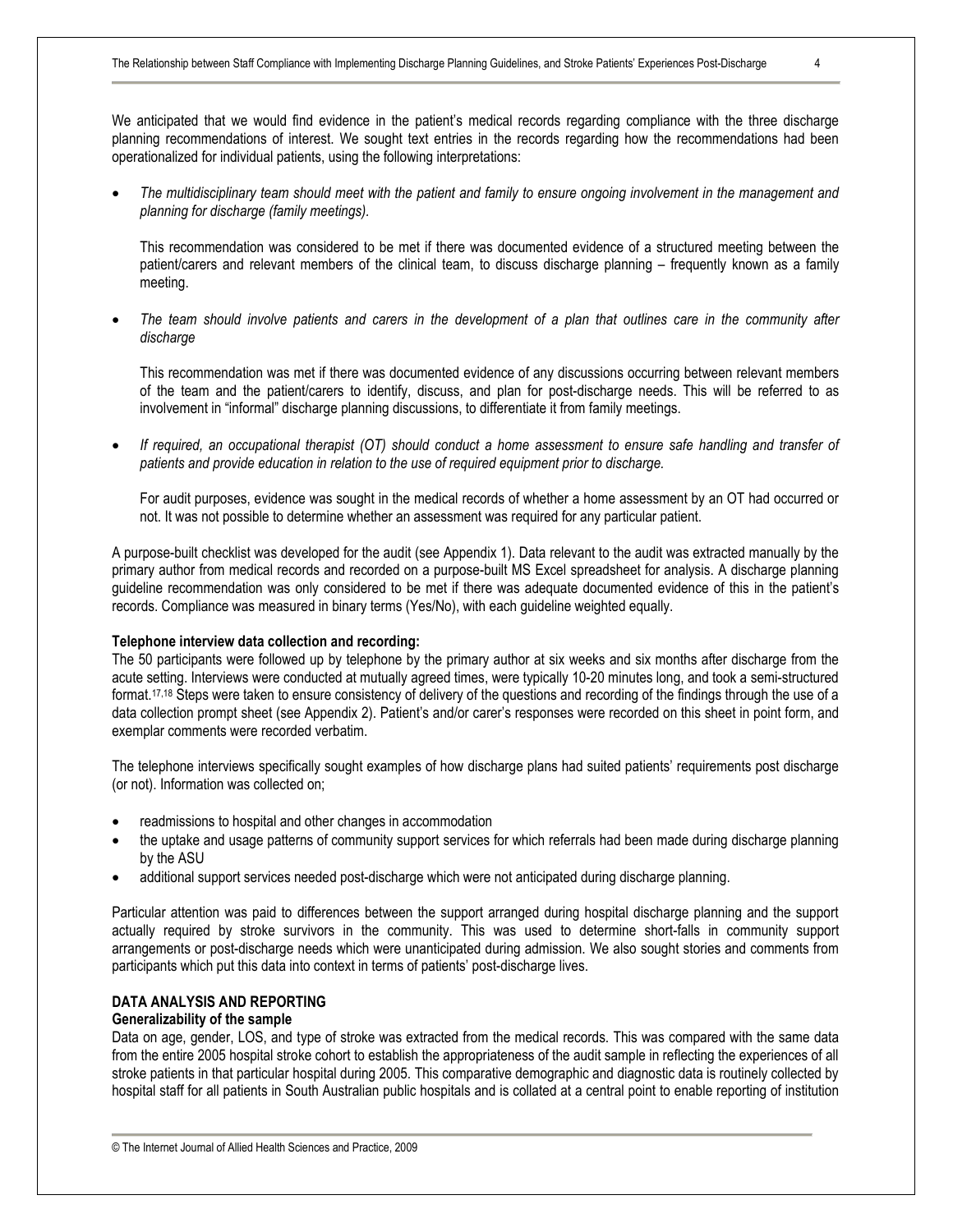performance for benchmarking purposes. Researcher access to this de-identified data was granted by the hospital site and the ethics committees.

Gender and type of stroke were reported in categories as percentages of the total sample. Age and LOS were reported as averages and standard deviations (SD). Comparisons between the complete 2005 sample and the study subset were undertaken to test for homogeneity in age, gender, type of stroke and LOS using Student t-tests, and Chi-square analysis, with significance set at *p<0.05*.

## **Descriptions of the audit data**

Functional abilities at admission were reported as total FIM+FAM scores and expressed as mean (SD). Each patient's functional change was calculated as the difference between their admission and discharge FIM+FAM scores and expressed as average (SD) change. Functional change was analysed as the difference in change in FIM+FAM scores from admission to discharge, expressed as a percentage of the admission score.

Compliance with the relevant discharge planning guideline recommendations was expressed as the percentage of records in which the recommendations were reported to have occurred.

The influence of compliance with discharge planning guidelines on continuous study variables (age, functional ability on admission, percentage functional change during admission, and LOS) was assessed using Student t-tests. To further understand compliance with guidelines and study variables, the continuous data was interpreted as categories by dividing it at the median value. Gender was treated as a binary variable, and discharge from the ASU directly to home was classified in binary form as yes/no. The associations between compliance with the three guidelines and the binary divisions were expressed as odds ratios (95%Confidence Intervals).<sup>19</sup>

#### **Telephone interviews**

Short-falls in support services experienced by patients following discharge were determined when patients or carers reported the need to use support services in the community that were unanticipated prior to discharge (see details in methodology section above). Student t-tests were applied to test associations between short-falls in support services experienced by patients following ASU discharge and patient LOS, and functional abilities on admission (FIM+FAM scores). The probability of problems occurring after discharge, related to the ASU's provision of discharge planning practices as recommended in the clinical guidelines, was calculated using odds ratios from 2x2 tables.<sup>19</sup> Statistical significance was set at *p < 0.05*.

Pertinent quotes from respondents were recorded verbatim as exemplar experiences. Common themes and emergent patterns in responses were noted and changes in experiences over time were reported.<sup>17</sup> Patients with good and poor experiences were clustered, and the discharge planning practices identified from the audit were compared between the clusters.

## **RESULTS**

## **Patient sample**

Of the 50 patients originally recruited, two were lost to follow-up after the six week interview; one had moved address and could not be contacted, and the other chose to withdraw for unspecified reasons. Thus, although 50 records were audited, a total of 98 telephone follow-ups were completed.

#### **Generalizability of sample**

The audit sample was representative of the entire 2005 stroke cohort admitted to the acute stroke unit in terms of age, gender, hospital LOS, and type of stroke experienced, with homogeneity supported by the lack of significant difference between datasets in all tests, as outlined in Table 1.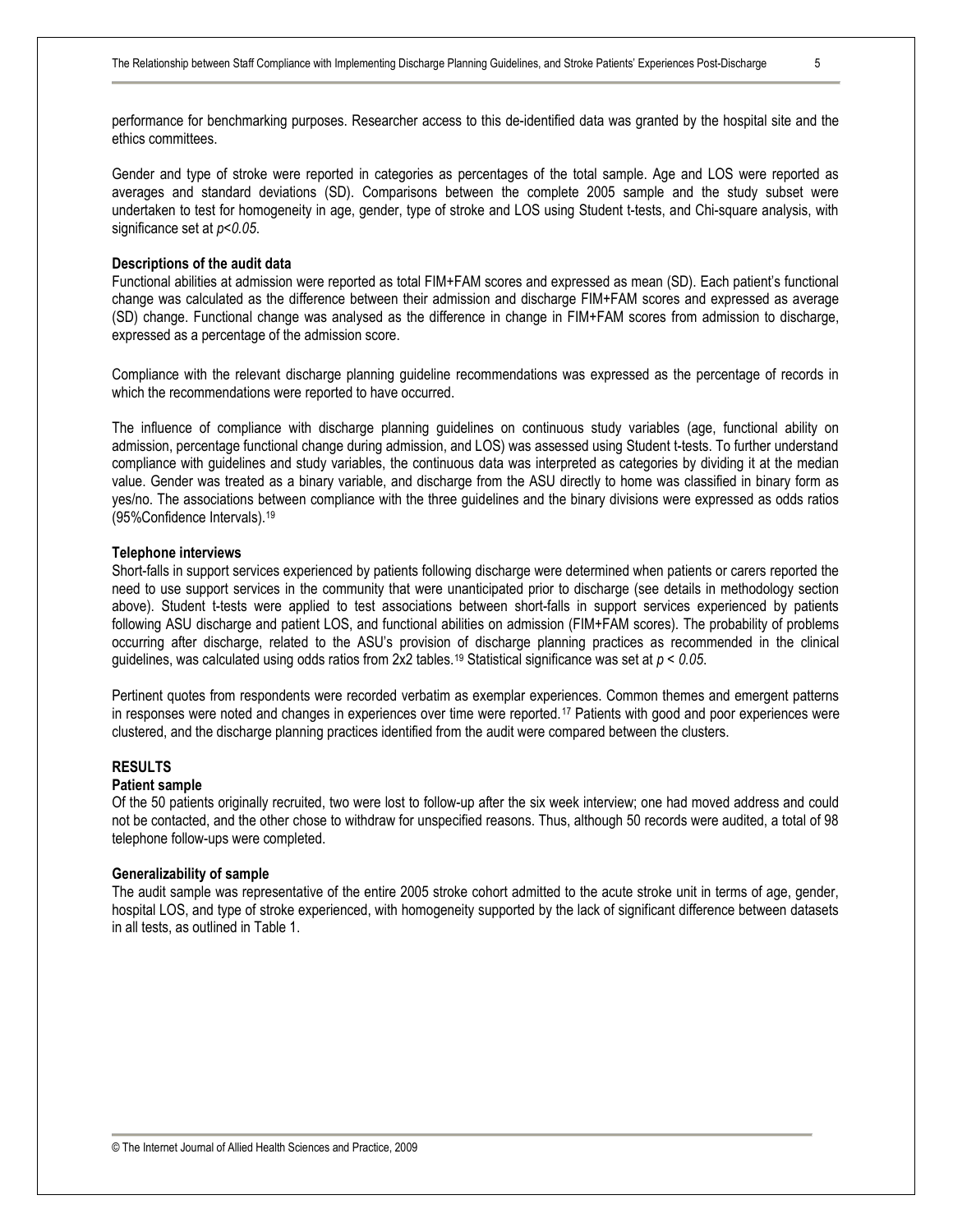|                                | Age                      | <b>Gender</b> | <b>Type of stroke</b>                                                                                                                   | LOS days          |
|--------------------------------|--------------------------|---------------|-----------------------------------------------------------------------------------------------------------------------------------------|-------------------|
| Audit group<br>$(n=50)$        | 75 years<br>(SD 9.5).    | 34% female    | Ischaemic 96%<br>Haemorrhagic 4%<br>R. hemisphere 50%<br>L hemisphere 34%<br>Cerebellar 16%<br>Brainstem 0%                             | 17 (SD 16.2)      |
| Entire 2005 group<br>$(n=309)$ | 76.3 years<br>(SD 11.5). | 44.9% female  | Ischaemic 86%<br>Haemorrhagic 13%<br>Unknown 1%<br>R. hemisphere 50%<br>L hemisphere 40%<br>Cerebellar 6%<br>Brainstem 2%<br>Unknown 2% | 16.6<br>(SD 17.2) |
| P value                        | >0.05                    | >0.05         | >0.05                                                                                                                                   | >0.05             |

### **Table 1:Comparison of audited sample to entire 2005 hospital stroke population**

## **Guideline compliance**

Compliance with the three discharge planning guideline recommendations was variable, as shown in Table 2.

Only 8 (16%) patients/carers had documented evidence that they were involved in a formal family meeting to discuss discharge options. There was a trend for the provision of a family meeting to be associated with a longer LOS, a lower admission FIM+FAM score (lower functional ability), and greater functional improvement during admission (greater FIM+FAM change) as shown in see Table 2.

The audit identified that 36 (72%) of patients/carers had been involved in "informal" discharge planning discussions with appropriate staff (all those who participated in a family meeting had also been involved in this informal discharge planning). Although not statistically significant, patients with smaller functional improvement during admission (FIM+FAM change <25%) were 4.9 times more likely to be involved in discharge planning than those who experienced greater improvement (see Table 2).

An OT conducted a home assessment prior to discharge for 18 (36%) people in the sample. The provision of a home assessment was significantly associated with discharge directly to home from the ASU*,* but not with other patient variables, as shown in Table 2.

## **Residential changes and readmissions following ASU discharge**

There was variability in the discharge destinations from the ASU as shown in Figure 1. The most common discharge destination for patients in the follow-up sample was home to a private residence ( $n= 24$ , 48%) or to a subacute rehabilitation facility ( $n= 24$ , 48%). During the six months following discharge, 11 (22%) people sampled required more supportive accommodation by six months than had been anticipated on discharge from the ASU.

Approximately one third of stroke survivors experienced unanticipated acute hospital readmissions within six months of their initial discharge from the acute stroke unit. Reasons for readmission included pain management, cardiac conditions, acute infections, injuries related to falls, recurrent strokes, and elective procedures (pacemaker insertion, endarterectomy, plastic surgery). Five patients from the sample had two or more readmission during the six month follow-up period. No association could be found between patients need for readmission and their functional ability, functional change, nor LOS during their original stroke admission.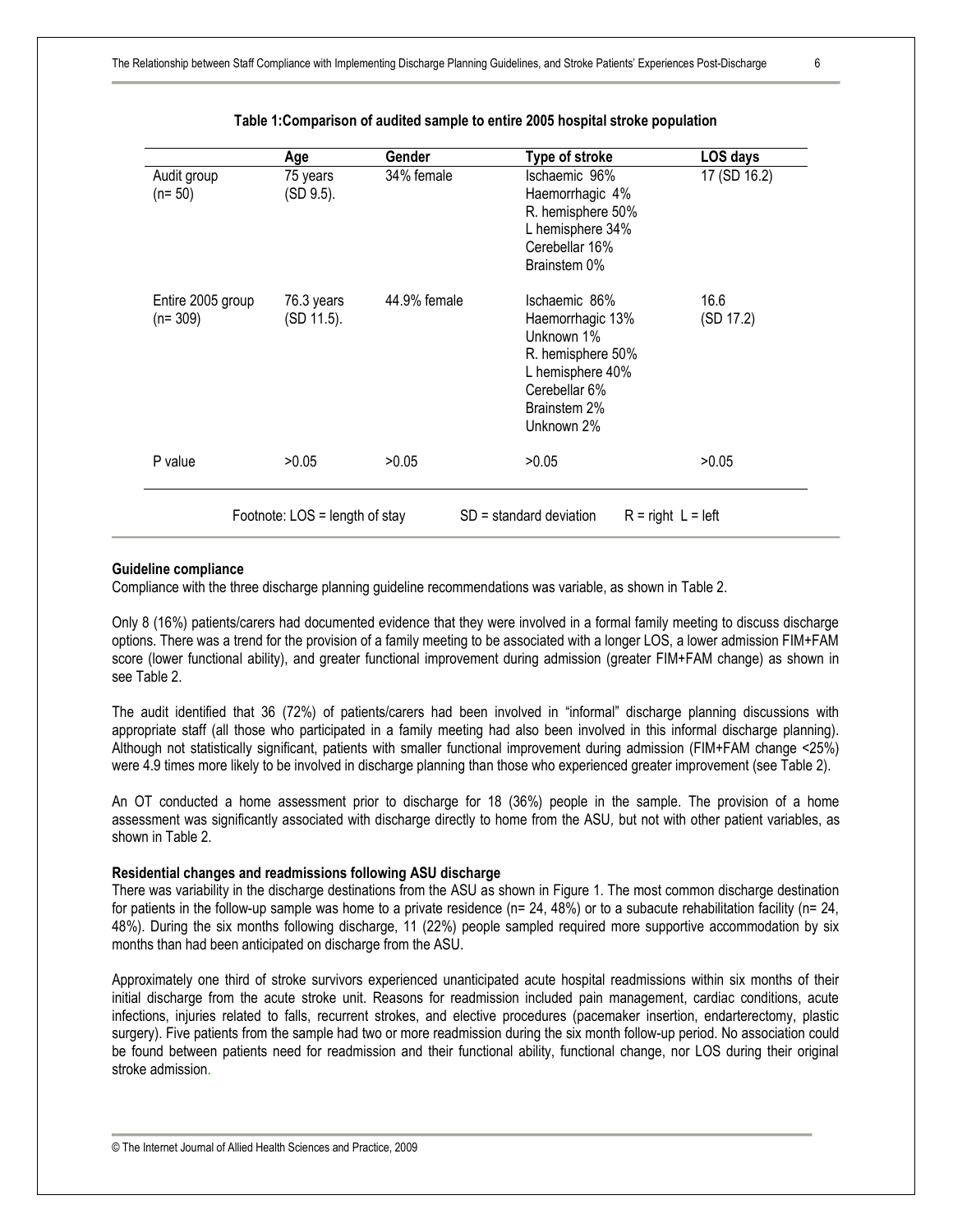

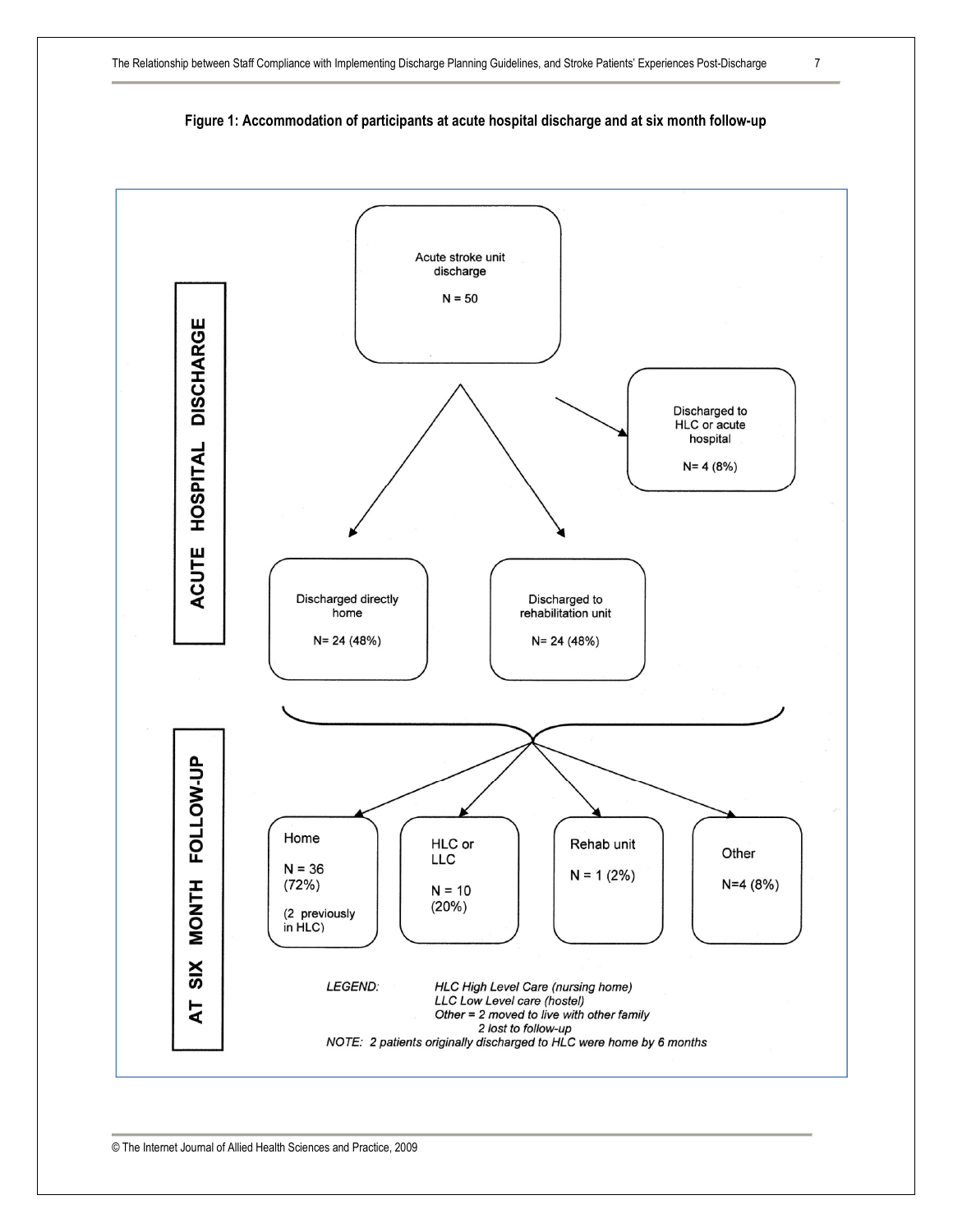| <b>Outcome</b>                                  | <b>Predictor</b>                        | <b>Criteria</b>         | Odds ratio (RR)<br>[95% CI]              |
|-------------------------------------------------|-----------------------------------------|-------------------------|------------------------------------------|
| Patient/ carer participate in<br>family meeting | Gender                                  | Female                  | $1.2$ $(1.2)$<br>$[0.2 - 7.1]$           |
|                                                 | Age                                     | >77 years (median)      | 2.3(2.0)<br>$[0.3 - 18.4]$               |
|                                                 | Admission FIM+FAM score                 | < 119.5 (median)        | $\infty$                                 |
|                                                 | FIM+FAM percentage<br>change            | $< 25\%$ (median)       | $\infty$                                 |
|                                                 | <b>LOS</b>                              | $\geq$ 10 days (median) | $\infty$                                 |
|                                                 | D/c directly to home from<br><b>ASU</b> | Yes d/c home            | $0.1$ $(0.2)$<br>$[0.01 - 1.2]$          |
|                                                 |                                         |                         |                                          |
| Patient/carer involved in<br>d/c planning       | Gender                                  | Female                  | 2.3(1.2)<br>$[0.5 - 12.8]$               |
|                                                 | Age                                     | >77 years               | 1.7(1.2)<br>$[0.4 - 6.9]$                |
|                                                 | Admission FIM+FAM score                 | < 119.5 (median)        | 1.5(1.1)<br>$[0.4 - 6.2]$                |
|                                                 | FIM+FAM percentage<br>change            | $< 25\%$ (median)       | 4.9(1.5)<br>$[1.0 - 27.3]$               |
|                                                 | LOS                                     | $\geq$ 10 days (median) | $\overline{1}$ .3 (1.1)<br>$[0.3 - 5.5]$ |
|                                                 | D/c directly to home from<br><b>ASU</b> | Yes d/c home            | 0.5(0.8)<br>$[0.1 - 2.2]$                |
|                                                 |                                         |                         |                                          |
| OT home assessment                              | Gender                                  | Female                  | $0.3$ $(0.4)$<br>$[0.1 - 1.2]$           |
|                                                 | Age                                     | >77 years               | 0.4(0.6)<br>$[0.3 - 1.3]$                |
|                                                 | Admission FIM+FAM score                 | $<$ 119.5 (median)      | 0.5(0.6)<br>$[0.1 - 1.9]$                |
|                                                 | FIM+FAM percentage<br>change            | $< 25\%$ (median)       | $1.0$ $(1.0)$<br>$[0.3 - 3.7]$           |
|                                                 | LOS                                     | $\geq$ 10 days (median) | 0.3(0.4)<br>$[0.1 - 1.1]$                |
|                                                 | D/c directly to home from<br><b>ASU</b> | Yes d/c home            | 28.5(9.4)<br>$[4.5 - 237.6]$ *           |

|  |  | Table 2 The influence on binary-form study variables of compliance with discharge planning recommendations |
|--|--|------------------------------------------------------------------------------------------------------------|
|  |  |                                                                                                            |

∞ = insufficient data spread to calculate Odds Ratio \* = Odds Ration reached statistical significance

## **Community support services usage following discharge home**

Variable patterns of community support usage were reported and these frequently differed from the discharge plans described in the patient record audit. Table 3 presents the patterns of community support usage experienced by participants post-discharge.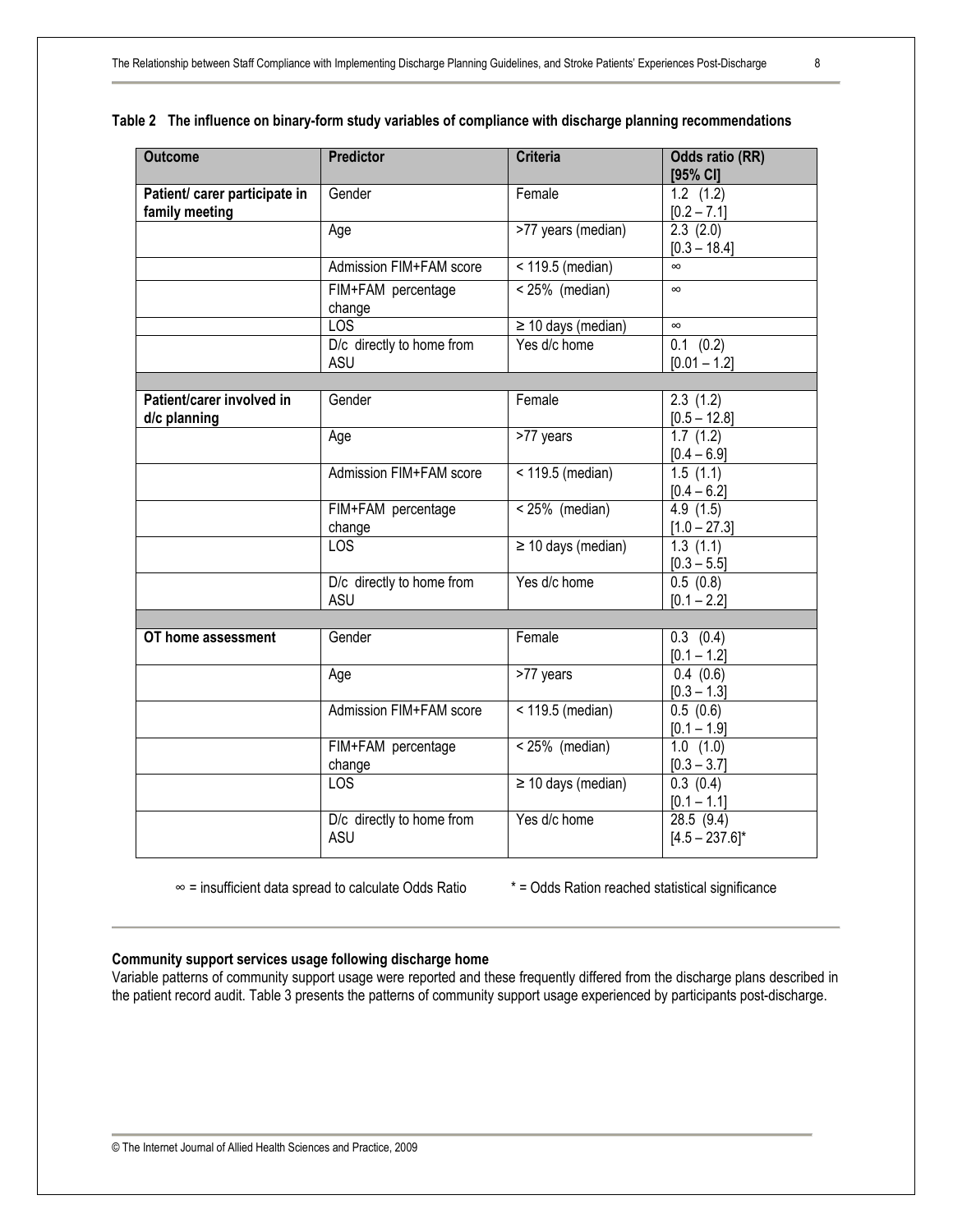| <b>Patient/family experience</b>                                   | N (%) Sample |
|--------------------------------------------------------------------|--------------|
| Using community support services prior to ASU admission            | 8(16)        |
| Referred to community support services for discharge home from ASU | 21(42)       |
| Arranged own additional supports by 6 weeks post-discharge         | 11 (22)      |
| Arranged own additional supports by 6 months post-discharge        | 20(40)       |
| Needing more support at 6 months than at 6 weeks                   | 16 (32)      |

## **Table 3: Patterns of community support service for entire sample (n=50) following return home**

Of the 24 stroke survivors discharged from the ASU directly to home, or to a family member's home, discharge planning during admission resulted in 21 (87.5%) being referred to one or more community support services. Referrals in the order of frequency were to a comprehensive regional community rehabilitation and home support service, driving assessment services, day therapy centres, local councils (shopping and domestic cleaning assistance) and domiciliary care services (personal care assistance and domestic help).

#### **Unanticipated support service requirements**

Some patients who were living at home at the six week follow-up telephone call had decreased the supports put in place by the hospital as a result of discharge plans. This was either because they declined to use the referred services or more commonly because functional improvements led to a reduced need for assistance. However, many stroke patients or carers experienced the need for higher levels of community support than had been anticipated by the discharge plans, evidenced by 13 patients who had arranged more support for themselves at six week follow-up (40.6% of those home at six weeks).

By the six month follow-up, 20 stroke survivors (40% of the sample) reported the need for additional services that had not been predicted or arranged at discharge. These patients had made their own arrangements to put requisite services in place after they left hospital (see Table 3). Furthermore, the need for increasing assistance did not diminish over time, as 16 (32%) patients needed more help at six months than they had at the 6-week follow-up. Although it might be unreasonable to expect discharge plans to predict needs several months post-discharge, there were no systems in place to assist these stroke survivors or their carers to find the additional assistance they required.

Types of additional assistance set up by the sample varied. In decreasing frequency these included additional private physiotherapy, house cleaning, other supported exercise options, meal preparation, personal care assistance, assistive equipment purchase and installation, comprehensive aged care packages, safety checks, shopping assistance, acupuncture, community transport, stroke support groups or self management groups, gardening help, and admission to nursing home facilities. Some of these supports were provided by formal community support agencies; however, many were arranged from privately employed providers, neighbours and family members.

#### **The impact of ASU discharge planning**

The small percentage of patients living at home at six week follow-up (n= 29) precluded statistical analysis as there was less than five in some cells. However, trends were identified that require further testing in larger samples. Patients' unpredicted support needs at six week follow-up were not related to their functional ability on ASU admission or discharge, their functional change during admission, or their LOS in the ASU. However, in Table 5, there was a moderate association between short-falls in support needs following discharge, and aspects of discharge planning in the ASU, which trended towards significance. Where an OT home assessment visit had been provided prior to, or at the time of discharge, there was a trend that patients were 5.3 times more likely to avoid unpredicted support needs than patients who had not received an OT home visit. Although similarly nonsignificant, patients with evidence of negotiated discharge planning in the ASU (from involvement in "informal" discharge planning) were approximately 3 times more likely to avoid experiencing unpredicted needs after discharge. It was not possible to examine factors associated with the use of a formal discharge planning meeting (family meeting), because of few patients receiving this service prior to discharge directly home (3.4%).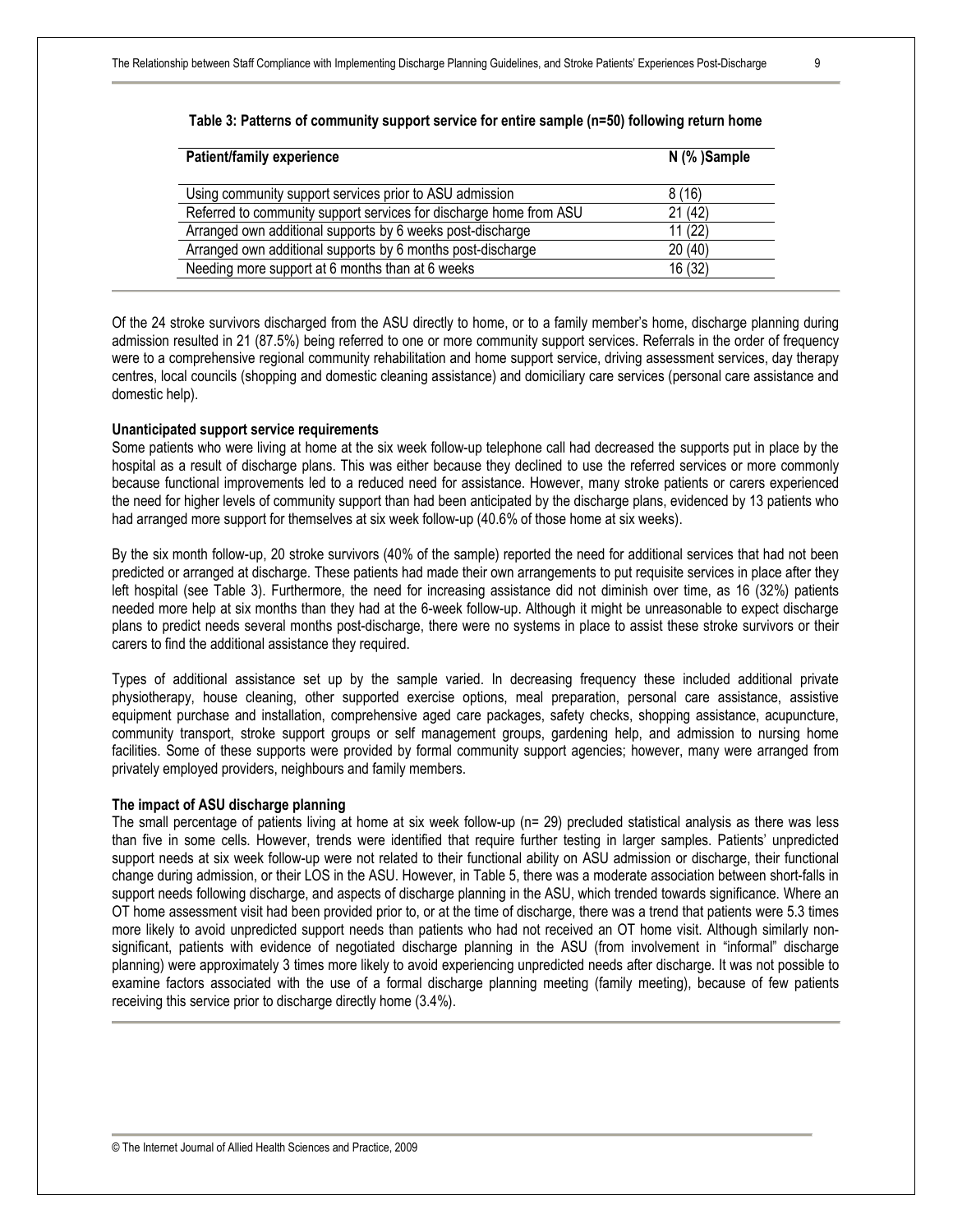| Variable                                                                                    | <b>Unpredicted</b><br>needs | No unpredicted<br>needs                 | p value | Odds ratio<br>$[95%$ CI] |
|---------------------------------------------------------------------------------------------|-----------------------------|-----------------------------------------|---------|--------------------------|
| Evidence of a formal family meeting<br>(% compliant)                                        | 3.4                         | 0                                       | #       | #                        |
| Evidence of patient/carer involvement in<br>discharge planning discussions<br>(% compliant) | 20.7                        | 48.3                                    | p>0.05  | 2.9<br>$(1.4 - 20.6)$    |
| Evidence of home assessment by OT<br>(% compliant)                                          | 10.3                        | 41.4                                    | p>0.05  | 5.3<br>$[0.8 - 39.8]$    |
| Functional ability on admission to ASU<br>(FIM+FAM mean; (SD))                              | 129 (27.2)                  | 129.3 (32.1)                            | 0.98    |                          |
| Functional change during admission<br>(FIM+FAM mean change; (SD))                           | 25.1 (12.1)                 | 28.3 (25.6)                             | 0.70    |                          |
| Length of stay in ASU<br>(mean days; (SD))                                                  | $7.3$ $(3.5)$               | 9<br>(8.4)                              | 0.52    |                          |
| Footnote:                                                                                   |                             | $#$ = insufficient numbers to calculate |         |                          |

## **Table 4: Factors associated with unpredicted support needs for 29 patients at home by 6 week follow-up**

Associations between ASU discharge planning and community service requirements between the six week and six month followup were not able to be viably calculated, as many discharge plans had been made redundant by hospital readmissions in that time. No trends could be found to explain stroke survivors' experiences after six weeks post-discharge.

## **Patients' and carers' experience of unanticipated support service requirements**

The patients who had experienced short-falls in the support they required after discharge, reported mixed reactions to their experiences during the interviews. Eleven of the 20 patients in this group (22% of the entire sample) were outspoken regarding difficulties they had experienced, including a lack of education and preparation for returning home, inadequate support once home, and difficulty navigating the health support system to source additional assistance.

| there is a need for some counselling and more help for the familymy husband didn't have a clue you knowit was just so.<br>traumatic for everyone" |                  |
|---------------------------------------------------------------------------------------------------------------------------------------------------|------------------|
|                                                                                                                                                   | Mrs A (66 years) |
| "You just come out and you're leftit is so traumatic and you are just left."                                                                      | Mrs B (72 years) |
| "To get in touch with all the community services is hard."                                                                                        | Mr C (82 years)  |

In contrast, a number of patients reported no concerns regarding their need to find additional supports for themselves.

"I'm not a person who expects to be waited on. I like to get on with things myself ...I insist on dressing myself when the ladies come (Aged Care Package staff).......The other day I had four neighbours here, the men they were buzzing around doing things *for me. They are marvellous to me."* 

Mrs D (80 years)

It was not only patients who reported difficulty in managing after discharge. Carers also reported distressing situations associated with inadequate supports in the community.

"He wants everything done for him. ...I would like it if he would go somewhere to give me a break, even a few hours, but I don't *know if he would go really. He's a bit stubborn like that." "I am exhausted …but he doesn't seem to realise it".* 

Ms E (carer daughter 32 years)

© The Internet Journal of Allied Health Sciences and Practice, 2009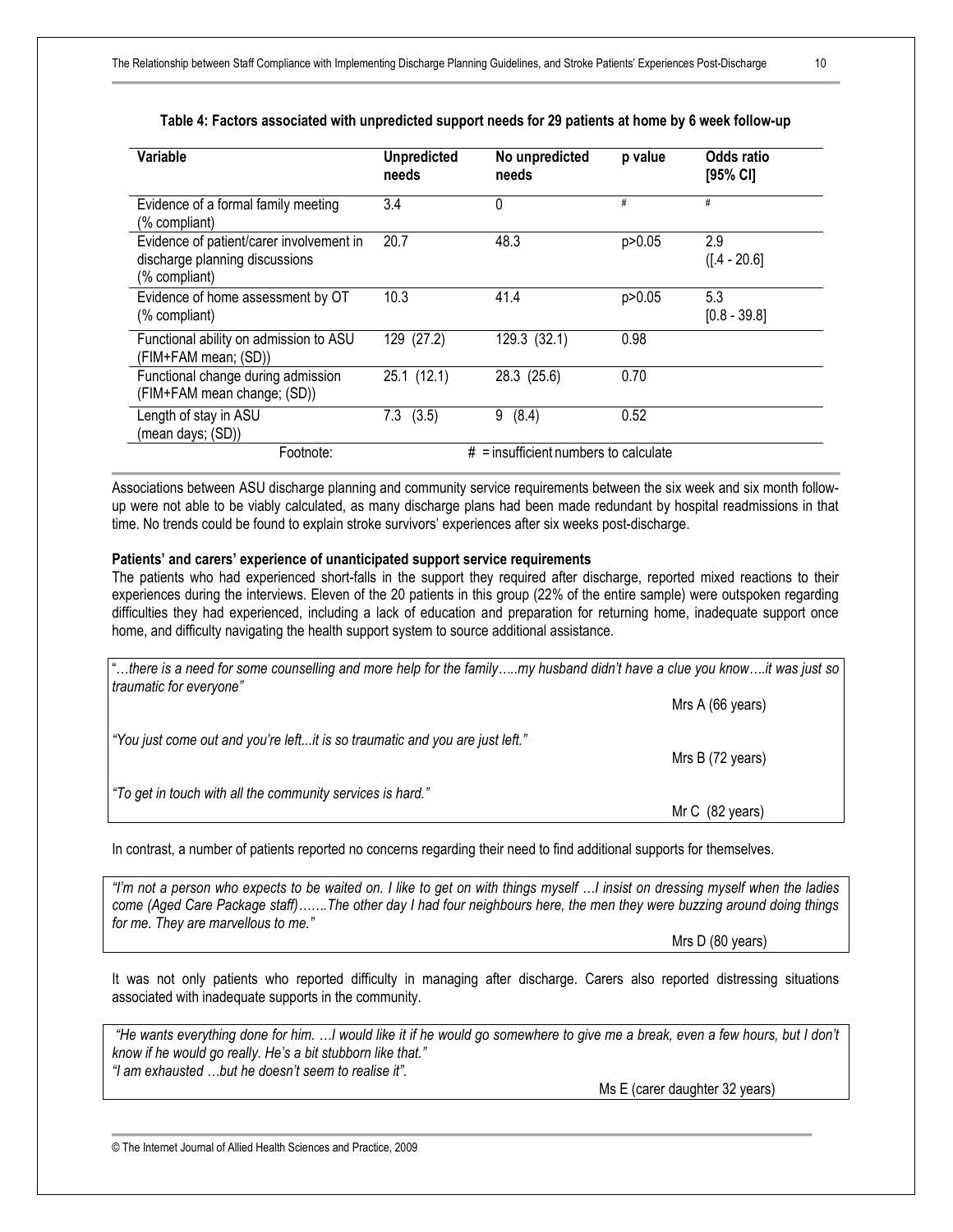As with the patients themselves, there were numerous examples of carers who demonstrated great resilience to the additional burdens stroke had imposed on them.

| "It's been no hardship, but I have had to help him with the diet (feeding) and all."                                                                         |                        |
|--------------------------------------------------------------------------------------------------------------------------------------------------------------|------------------------|
|                                                                                                                                                              | Mrs F (carer 82 years) |
| "They say you find out who your friends arewe've lost contact with many. I have a good neighbor and we talk over the fence. I<br>would go mad without that." |                        |
|                                                                                                                                                              | Mr G (carer 84 years)  |
|                                                                                                                                                              |                        |

## **Integrating audit and telephone follow-up data**

This research highlighted three related issues of guideline compliance in hospital and post-discharge patient experiences. Australia's National Clinical Guidelines for Acute Stroke Management discharge planning recommendations are "one-size-fitsall," with an expectation that all patients will be provided with equitable discharge planning by staff. The results indicated variable staff compliance with implementing recommendations for discharge planning, and evidence of patient prioritising regarding who was provided with guideline-based care. For at least one-third of the sample, staff compliance with discharge planning recommendations did not relate to improved post-discharge experiences. This highlighted the variability and unpredictability of patient health pathways after leaving hospital. However, patient feedback indicated that many post-discharge experiences could not have been predicted whilst patients were in the hospital, which suggests that discharge plans, whether they complied with guidelines or not, may not meet the rapidly changing longer-terms support needs of stroke survivors and their families.

#### **DISCUSSION**

This study provides insight into the way staff compliance with clinical guideline recommendations for discharge planning influenced the experiences of stroke survivors and families following discharge. There was evidence that not all patients received guideline-based care. Irrespective of this, this study highlights that discharge plans made in the acute setting are often unable to predict patients' needs over time. For many patients, the discharge plans and accommodation arrangements made prior to discharge did not relate to their actual requirements after discharge, suggesting that discharge plans made in an ASU may not predict patient health pathways or needs, and hence may quickly become obsolete in the face of changing patient circumstances.

#### **Guideline compliance**

The medical record audit provided evidence of variable staff compliance with three discharge planning recommendations. There was a trend for patients with more severe strokes who were making measurable recovery, indicated by low admission FIM+FAM scores, longer LOS, and greater FIM+FAM change, to be more likely to have a formal family meeting to plan discharge. This suggests that staff targeted patients for participation in family meetings, if they were perceived to have more complex post-acute needs and thus may benefit from more formal and detailed multidisciplinary discussions regarding the various rehabilitation and community support choices. The organisation and conduct of family meetings is time consuming for staff and families, and the results of this audit suggest that staff prioritise the use of this discharge planning strategy for the patients with the most complex discharge decisions. Further research is needed to determine whether prioritizing patients to receive guideline compliant care is appropriate. Evidence is needed regarding the cost effectiveness of conducting family meetings in the acute stroke setting and whether particular patients should be targeted for this discharge planning intervention.

There was evidence that the majority (72%) of patients and/or their carers participated in planning for their discharge through "informal" discussions with appropriate staff. Although there was a trend for shorter LOS and milder strokes (higher FIM+FAM scores) to be associated with a lack of patient/carer participation in any discharge planning, this did not reach statistical significance and does not fully explain why 28% of the sample were uninvolved in discharge preparations.

Despite low sample numbers and a lack of statistical significance (as indicated in Table 5), this study highlighted that conducting an OT home assessment was associated with better post-discharge outcomes for patients discharged home from an ASU. This finding warrants further research. There was a significant association between this discharge planning service and patients discharged directly home from the ASU. This again suggests that OT staff may have prioritised this time-consuming intervention to patients with a greater indication for benefit.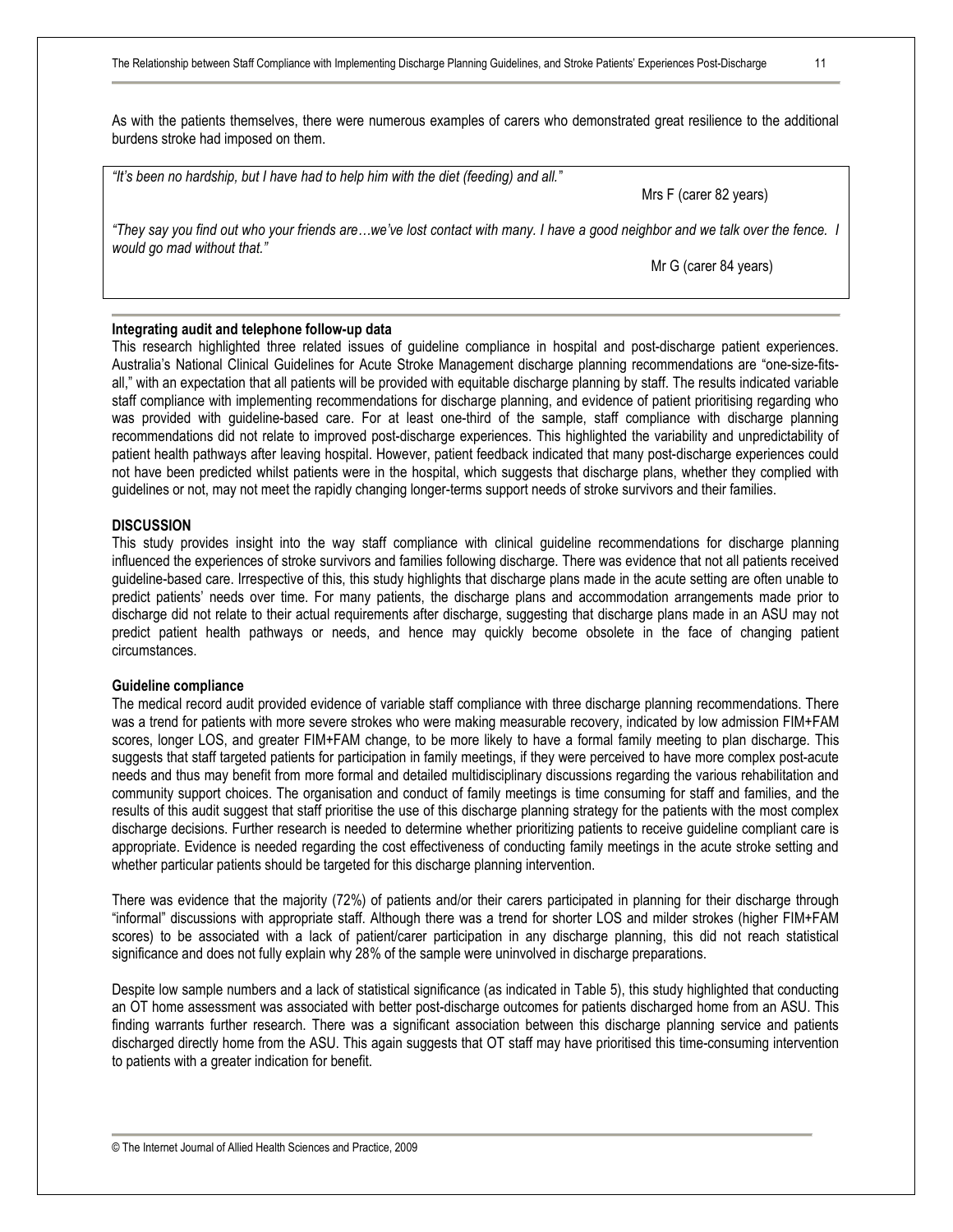Some aspects of discharge planning, as recommended in the clinical guidelines, are time and resource intensive for staff and families. It would not be possible to offer formalised family meetings or home assessments to all patients admitted to a busy ASU, without increased staffing resources. The results of this audit suggest that staff prioritise their case loads so that patients with specific indicators for family meetings or home assessments are provided with these services. Further research is required to determine if patients' functional ability on admission, functional change in the ASU, or LOS could be used as valid indicators to prompt the use of specific discharge planning strategies.

#### **ASU discharge planning and actual experiences**

This study presents evidence of the highly changeable and unpredictable nature of stroke survivors' accommodation and support requirements post-discharge from acute care. The direct impact of stroke on patients' functional abilities, and their fragile health status was highlighted by high readmission rates.This had a flow-on effect to their need for changes in accommodation, community supports, and social networks.

The large proportion of this sample that experienced the need for additional post-discharge supports, which had not been anticipated during discharge planning, indicates a mismatch between perceived need whilst in hospital and actual need postdischarge for many stroke survivors. No significant associations were identified between staff compliance with discharge planning recommendations and the avoidance of short-falls in community supports, except for a trend for the potential benefits of an OT home assessment.

The patient and carer experiences of living in the community post-stroke highlight the many things that can go wrong, as well as the way in which different individuals respond to the challenges of changed physical capacity and other effects of the disease. For some patients, the discharge plans made whilst in hospital were sufficiently flexible to support their recovery. For others, the plans were either inadequate to meet their needs, or failed to address changing needs which had not been predicted. It would seem unreasonable to expect acute stroke unit staff to anticipate the highly changeable needs of stroke survivors as time goes by; however, for this sample, there was also a lack of responsive post-discharge systems in place to assist stroke survivors to link with additional support services.

The interviews highlighted the effect of personality, resilience, and previous lifestyles on the ways in which patients and carers dealt with adversity. This study found that some of the patients and carers who experienced short-falls in the amount of community support they required were distressed by the experience and were overwhelmed by attempts to navigate an often complex community health support system to source additional assistance. Conversely, other patients and families demonstrated a level of resilience and a capacity to find and negotiate additional assistance as needed without causing them as much distress. This indicates that the different capacities and skills of stroke survivors and families need to be factored into discharge planning whilst in hospital. Flexible post-discharge support options need to be easily accessible to survivors and carers and be responsive to the rapidly changing nature of patients' post-stroke experiences over time.

#### **Unpredicted needs**

It remains unclear where the responsibility lies for setting up community supports for stroke survivors.<sup>10</sup> A tangible gap remains in the process for predicting appropriate support needs for acute stroke patients whilst they are in hospital and their real needs at home in the community, recovering at variable rates. The sampled patients demonstrated that their support needs were still highly changeable six months after their ASU discharge. This indicates that ongoing, flexible, responsive systems that enable patients or carers to engage different community and accommodation supports, need to be in place over the long term and not withdrawn when the patient first reaches a level of adequate community function. Implementing the Australian stroke guideline recommendation for provision of a contact person for post-discharge liaison may facilitate linkages to support services if this resource was available over the long term.5, 6

No indicators were found which predicted patients at risk of negative post-discharge experiences, suggesting that new models of pre- and post-discharge support need to be readily accessible to all stroke survivors and carers.

To improve staff compliance with guideline implementation in hospital requires a flexible community support system with which discharge plans can be engaged. This will ensure that that stroke patients' changing health and social needs can be considered in discharge plans made in the acute illness phase, which continue to be relevant over the longer term.

#### **Shortfalls of this research**

Caution should be used when considering the relevance of these finding to other settings because of the relatively small sample size used and because local conditions will have influenced the post-discharge experiences of this sample. The convenience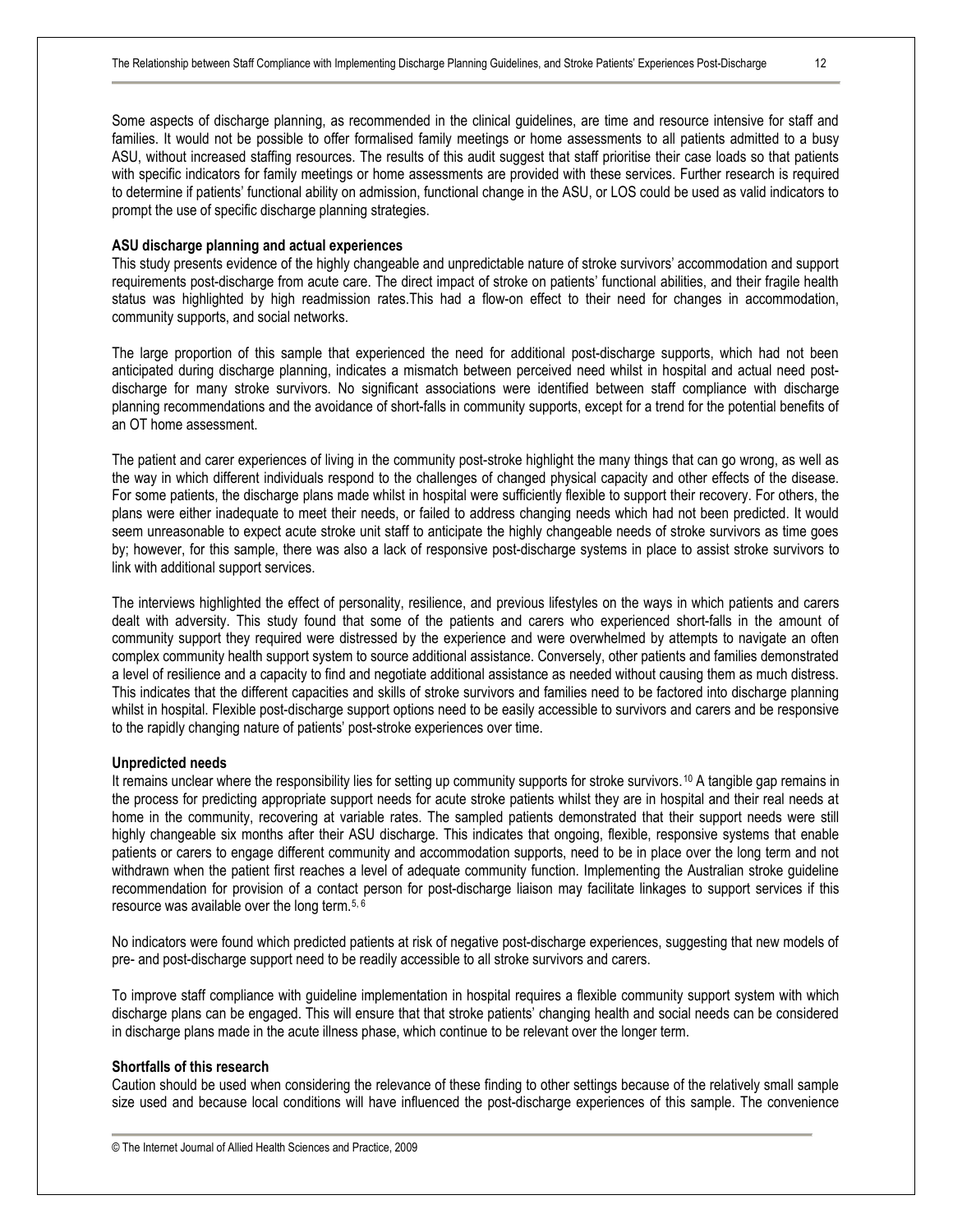sampling used in this study, based on researcher availability, carries risks of unintended systematic bias. Furthermore, additional bias may result from the role of the researcher as sole auditor. Had resources allowed, the overall rigor of the auditing process would have been improved by the use of a second independent auditor. The retrospective auditing methodology used in the study is also associated with data accuracy issues related to the variable quality of clinical documentation in patients' case notes.

## **CONCLUSIONS**

This research highlighted several themes that are congruent, yet require separate and further investigations. There was variable compliance by staff with the National Clinical Guidelines for Acute Stroke Management discharge planning recommendations, which suggests that some patients were not provided with opportunities to access best available care. Furthermore, there was some evidence that staff prioritized certain patients when implementing discharge planning recommendations. Little is known about why staff vary in their compliance with guideline recommendations, why they favour some patients over others, and whether these practices are appropriate for patients with stroke, thus indicating a future direction for researchers.

The research findings lend themselves to recommendations for better system integration and patient-centred care. The post discharge experiences of many stroke patients could not have been predicted whilst they were in hospital. Thus, discharge plans made in acute stroke units, whether they complied with guidelines or not, are unlikely to fully meet the rapidly changing longerterms support needs of stroke survivors and their families post-discharge. Post-discharge support systems and processes, which enable patients and families to manage unexpected events that occur later, need to be established and evaluated. These systems should provide an ongoing and responsive conduit with liaison staff who can assist them to navigate the complex health system to ensure that their post-discharge needs are met over time. In order to respond to patients' ongoing requirements, strong linkages are required between hospital and community systems, and within and between community services.

## **REFERENCES**

- 1. Lipson D., Sangha H., Foley N., Bhogal S., Pohani G., & Teasell R.W. Recovery from stroke: differences between subtypes. International Journal of Rehabilitation Research. 2005; 28(4): 303-308.
- 2. Bonita, R. Epidemiology of stroke. Lancet. 1992; 339: 342-344.
- 3. Dewey, H., A. Thrift, R. Carter, R. Macdonell, J. McNeil & G. Donnan. Cost of stroke in Australia from a societal perspective: results from the North East Melbourne Stroke Incidence Study (NEMESIS). Stroke. 2001; 32(10): 2409 - 16
- 4. Department of Health & Ageing. National Strategy for Heart, Stroke and Vascular Health in Australia. Canberra: Commonwealth Government. 2007.
- 5. National Stroke Foundation. Walk in our shoes: Stroke survivors and carers report on support after stroke. Melbourne: National Stroke Foundation. 2007.
- 6. National Stroke Foundation. National Clinical Guidelines for Acute Stroke Management. Melbourne: National Stroke Foundation. 2003.
- 7. Duncan, P., Zorowitz R., Bates B., Choi J., Glasberg J., Graham G., Katz R., Lamberty K.& Reker, D. Management of adult stroke rehabilitation care: A clinical practice guideline. Stroke. 2005; 36: e100-e143.
- 8. Teasell, R.W., Foley N., Bhogal S. & Speechley M. Early supported discharge in stroke rehabilitation. Topics in Stroke Rehabilitation. 2003; 10(2): 19-33.
- 9. Shepperd, S., Parkes J., McClaran, & Phillips C. Discharge planning from hospital to home. Cochrane Database of Systematic Reviews. 2003; 1. Art. No CD000313. DOI: 10.1002/14651858.CD000313.pub2.
- 10. Worth A., Tierney A., & Watson T. ischarge from hospital: should more responsibility for meeting patients' and carers' information needs now be shouldered in the community? Health and Social Care in the Community 2000; 8(6): 398- 405.
- 11. Stroke Unit Trialists' Collaboration. Organised inpatient (stroke unit) care for stroke". Cochrane Database of Systematic Reviews. 2007; 3. Art. No.: CD000197. DOI: 10.1002/14651858.CD000197.pub2
- 12. Torp, C., Vinkler S., Pedersen K., Hansen F., Jorgebsen T., & Olsen J. Model of hospital-supported discharge after stroke. Stroke. 2006; 37:1514-1520.
- 13. Luker, J. & Grimmer-Somers K. Factors influencing acute stroke guideline compliance:
- a peek inside the 'black box' for allied health staff. Journal of Evaluation in Clinical Practice. In press.
- 14. Wright, J. The FIM(TM). The Center for Outcome Measurement in Brain Injury*.* 2000. (accessed on February 16, 2008). Available at: <http://www.tbims.org/combi/FIM>
- 15. Wright, J. The Functional Assessment Measure. The Center for Outcome Measurement in Brain Injury. (Accessed on February 16, 2008). . 2000. Available at: <http://www.tbims.org/combi/FAM>

<sup>©</sup> The Internet Journal of Allied Health Sciences and Practice, 2009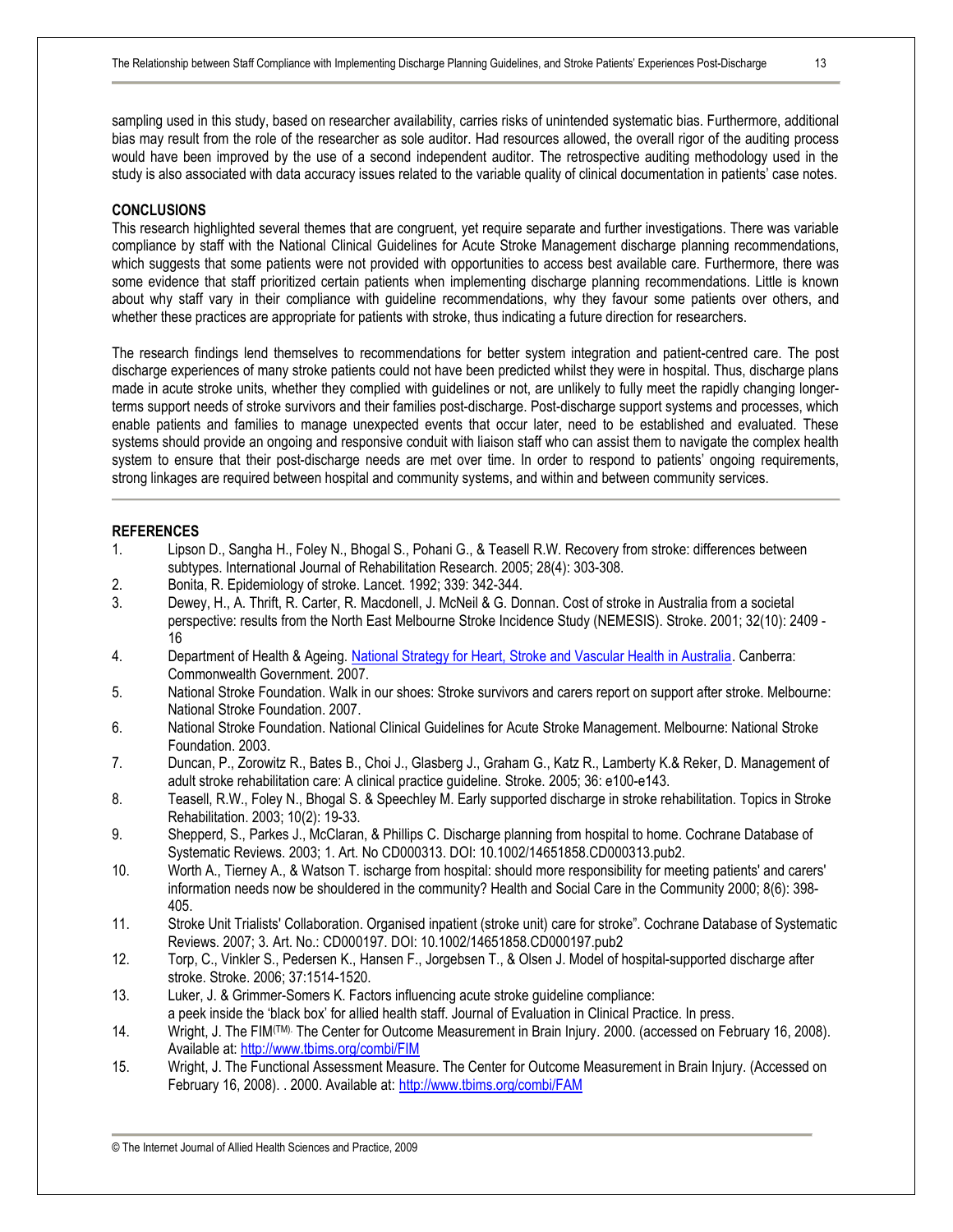- 16. Australasian Rehabilitation Outcomes Centre (AROC). Wollongong University [http://chsd.uow.edu.au/aroc/whatisaroc.html.](http://chsd.uow.edu.au/aroc/whatisaroc.html) (Website accessed 05-07-2008)
- 17. Rice, P. & Ezzy D. Qualitative Research Methods: A Health Focus. 1999; Oxford UK: Oxford University Press.
- 18. Mistiaen, P. & Poot E. Telephone follow-up, initiated by a hospital based health professional, for post-discharge problems in patients discharged from hospital to home (Cochrane Review). 2006; The Cochrane Library, 4: Chichester, UK: John Wiley & Sons.
- 19. Dean, A., Dean J., Coulombier D., Brendel K., Smith D., Burton A., Dicker R., Sullivan K., Fagan R. & Arner T. Epi Info Version 6: A Word Processing, Database, and Statistics Program for Epidemiology on Microcomputers.1994; Atlanta, GA: Centers for Disease Control. (Software accessed April 5 2008). Available at: <http://www.sjsu.edu/faculty/gerstman/EpiInfo/Epi6Basics.htm>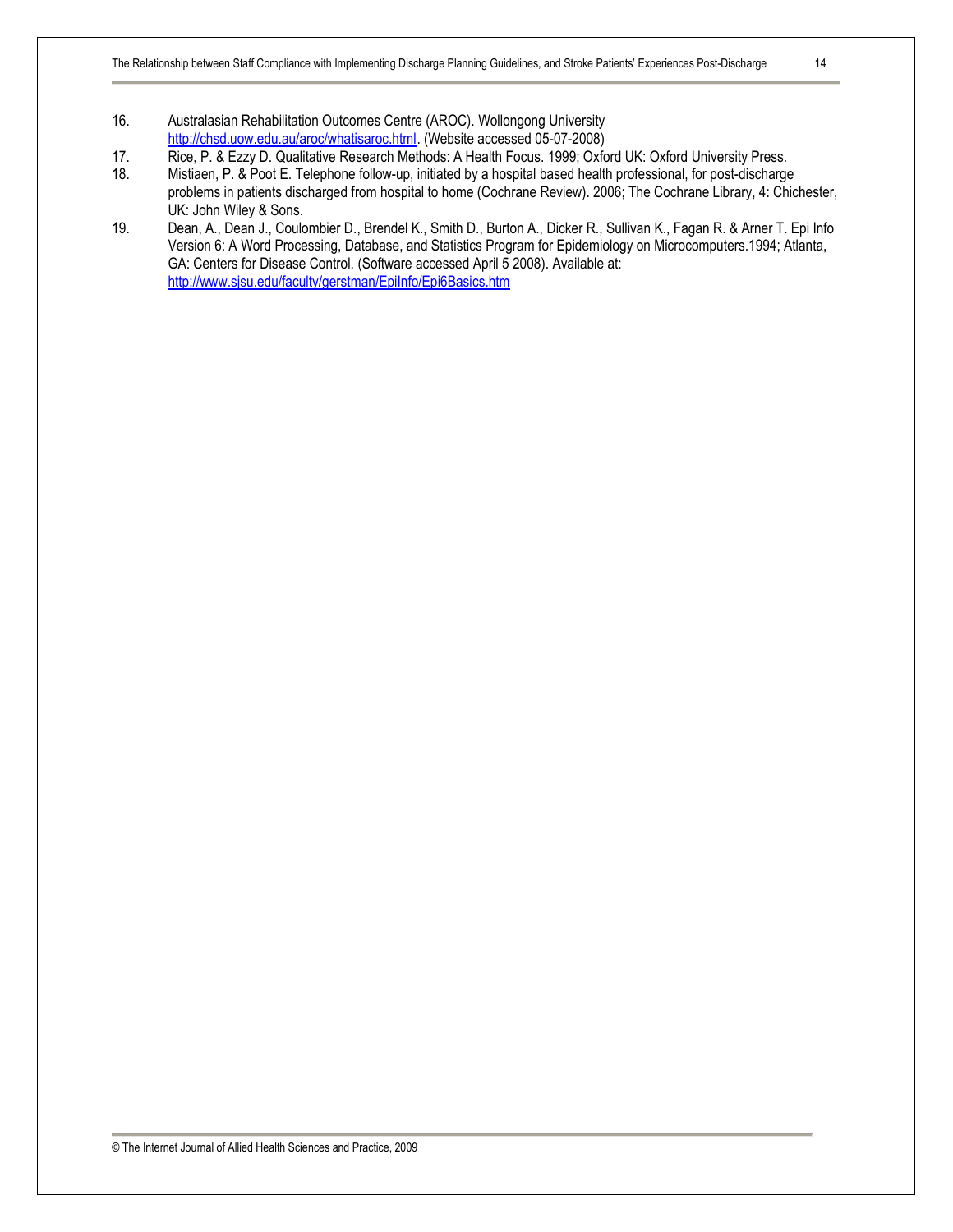## **NATIONAL CLINICAL GUIDELINES FOR ACUTE STROKE MANAGEMENT<sup>6</sup> Guidelines audited and compliance found**

| <b>Guideline</b> |                                                                                                                                                                                                                          |            | <b>Evidence of compliance</b> |
|------------------|--------------------------------------------------------------------------------------------------------------------------------------------------------------------------------------------------------------------------|------------|-------------------------------|
| <b>Number</b>    | <b>CLINICAL GUIDELINE</b>                                                                                                                                                                                                | <b>YES</b> | NO.                           |
|                  | Multi-D team develops a discharge plan which outlines care in                                                                                                                                                            |            |                               |
|                  | the community including provision of equipment, support                                                                                                                                                                  |            |                               |
| 7.1b             | services, OP appointments (Patient & carers involved)                                                                                                                                                                    |            |                               |
|                  | <b>Comments:</b>                                                                                                                                                                                                         |            |                               |
| 7.2b             | If required, an occupational therapist should conduct a home<br>assessment to ensure safe handling and transfer of patients,<br>and provide education in relation to the use of required<br>equipment prior to discharge |            |                               |
|                  | <b>Comments:</b>                                                                                                                                                                                                         |            |                               |
| 7.5              | Family meetings - The team should endeavour to meet regularly<br>with the patient and family to ensure ongoing involvement in the<br>management and planning for discharge                                               |            |                               |
|                  | Comments:                                                                                                                                                                                                                |            |                               |